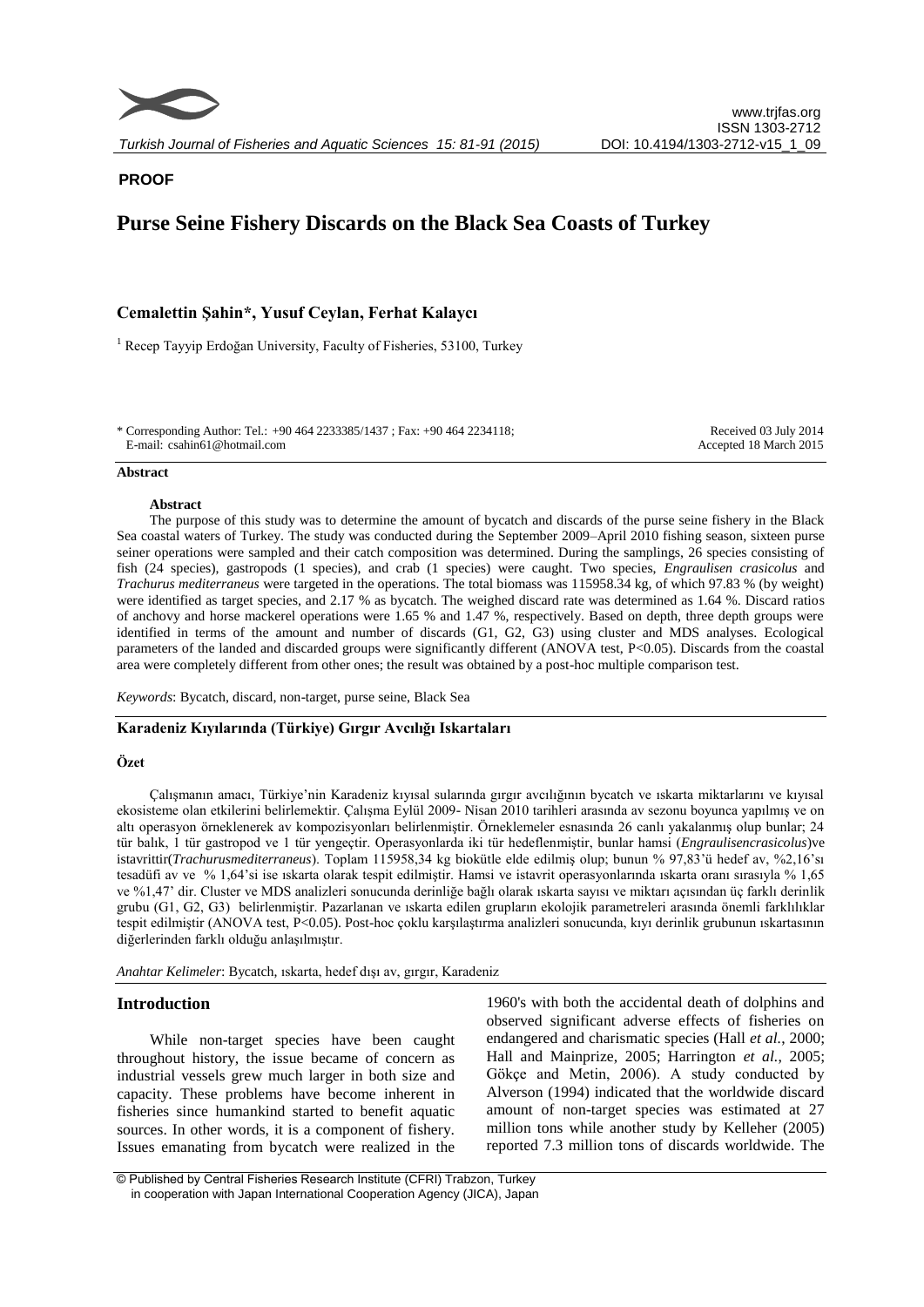reason for the difference between these two studies is from using different estimation methods. The significant differences between these two studies in the amount of discard suggest that the true amount of global discards is not clearly known. In this respect, inadequate data on non-target catches not only lead to errors in estimating catch mortality and its associated effort, but also for stock assessments (Walmsley *et al.*, 2007). Therefore, non-target catches are seen one of the most important factors causing populations to decline (Lewison *et al.*, 2004). In recent years, nontarget catches have become a preferential and momentous issue because non-target catches and discards are not normally accounted for, and their sheer amounts are often unknown (Hall, 1996; Hall and Mainprize, 2005; Davies *et al.*, 2009). The increase in non-target catches not only affects the fishing industry, but also negatively affects marine ecosystem functionality (Alverson, 1994; Hall *et al.*, 2000; Sanchez *et al.*, 2004; Kumar and Deepthi, 2006). Considering the high level of overfishing in the world, solutions to the problems of ecological, political and economical effects of bycatch and discards have begun to be sought (Costa *et al.*, 2008). While fishery resources worldwide are decreasing due to overfishing, the numbers of overexploited stocks are continuously increasing (Mullon *et al.*, 2005; Hilborn, 2011; FAO, 2012). In addition, variations in fish stocks may be attributed to increased catch and efforts as well as changes in ecosystem function from the over-exploitation of both target and non-target species (Alverson, 1994; Hall, 1996; Ye, 2002; Sanchez *et al.*, 2004; Kelleher, 2005; Kumar and Deepthi, 2006). Since studies on estimation of stock size, recruitment, catch per unit of effort and bycatch are quite lacking, it can be stated that Turkey's marine resources are in more of a desperate situation than the globally.

The Black Sea is one of the world's largest semienclosed seas and the Turkish Black Sea coast has a narrow continental shelf as well as anoxic layer below 200 meters in depth, (Zaitsev and Mamaev, 1997; Badescu, 2007; Petrov *et al.*, 2011), which limits the habitable area for aquatic life around this coast. In 2012, 432,000 tons of catches were obtained by fishing in Turkey, 71% of which came from the Black Sea (TUİK, 2013). Approximately 43.31 % of the Black Sea catch comes from the research area of this current study (TUİK, 2013). Fisheries in Black Sea are characterized by coastal fishing and there are 339 purse-seine fishing vessels in operation (TUİK, 2013). Furthermore, many vessels registered from other regions (especially from the Marmara Region), opportunistically carry out fishing in the Black Sea. Of the total catch of these regions, almost 80% is obtained by purse seine (Çelikkale *et al.*, 1993). Anchovy (*Engraulisen crasicolus*), sprat (*Sprattussprattus*), horse mackerel (*Trachurusmediterraneus*), bonito (*Sardasarda*) and

bluefish (*Pomatomus saltatrix*) are some fish species captured by purse seines. There are a few studies about bycatch using different fishing gears in the Black Sea such as Ceylan *et al.* (2014); Kalaycı and Yeşilçiçek (2014); Zengin *et al.*, (2014), however, there is only one study concerning bycatch of purse seiners in the region (Şahin *et al.*, 2008). The bycatch ratio of these fishing gears, the discard ratio, and their effects on the coastal ecological system are not known in this region and no studies exist on attempting to reduce bycatch of the purse seine fishery in the region.

This study aims to determine bycatch and discard ratios, changes in discard ratios based on the depth of the purse seine fishery, and their effects on the Eastern Black Sea coast. In addition, the results of this study will make substantial contributions to the fisheries management of the area where the purse seine fishery mostly operates, and this will also be a reference for future studies in the area.

#### **Methods**

#### **Sampling Procedures**

Samples were taken monthly from commercial catch captured by purse seines of two fishing vessels of different capacities [(tonnage, engine power and lengths (42 m and 48 m)] between September 2009 (the beginning of the fishing season), and April 2010 (the end of the fishing season), along the southeast coast of the Black Sea (Figure 1).

During this study, 16 fishing operations were performed at depths ranging from 20 to 1200 meters (14 nautical miles from the coast), where fishing activities are most intense. The fishing activities of the crew were not interfered with in this study. The nets were 1080 (1965 m) and 90 (163 m) fathoms in length and depth, respectively, were designed to match the size of the target species and were not equipped with any additional measures for selectivity. The mesh bar sizes of the nets were 6 mm for anchovy and 14 mm for horse mackerel. Day-time fishing operations for anchovy have been banned in the Black Sea since 2007. Data relating to operations (operation period, depth, time) were recorded. Five boxes of landed catch were weighted in each operation and their average weight calculated. The total catch amount was estimated by multiplying the total number of boxes by the average weight of the box. The crew selected bycatch and discards from at least 30 boxes of fish while packing the catch into boxes.

When at least 30 boxes of target catches were boxed, commercial bycatch and discard species were sorted into boxes with help of the crew and weighed. Bycatch and discard ratios were estimated after the overall catch was sorted into piles of commercial bycatch and discards in quantities of 30 boxes at a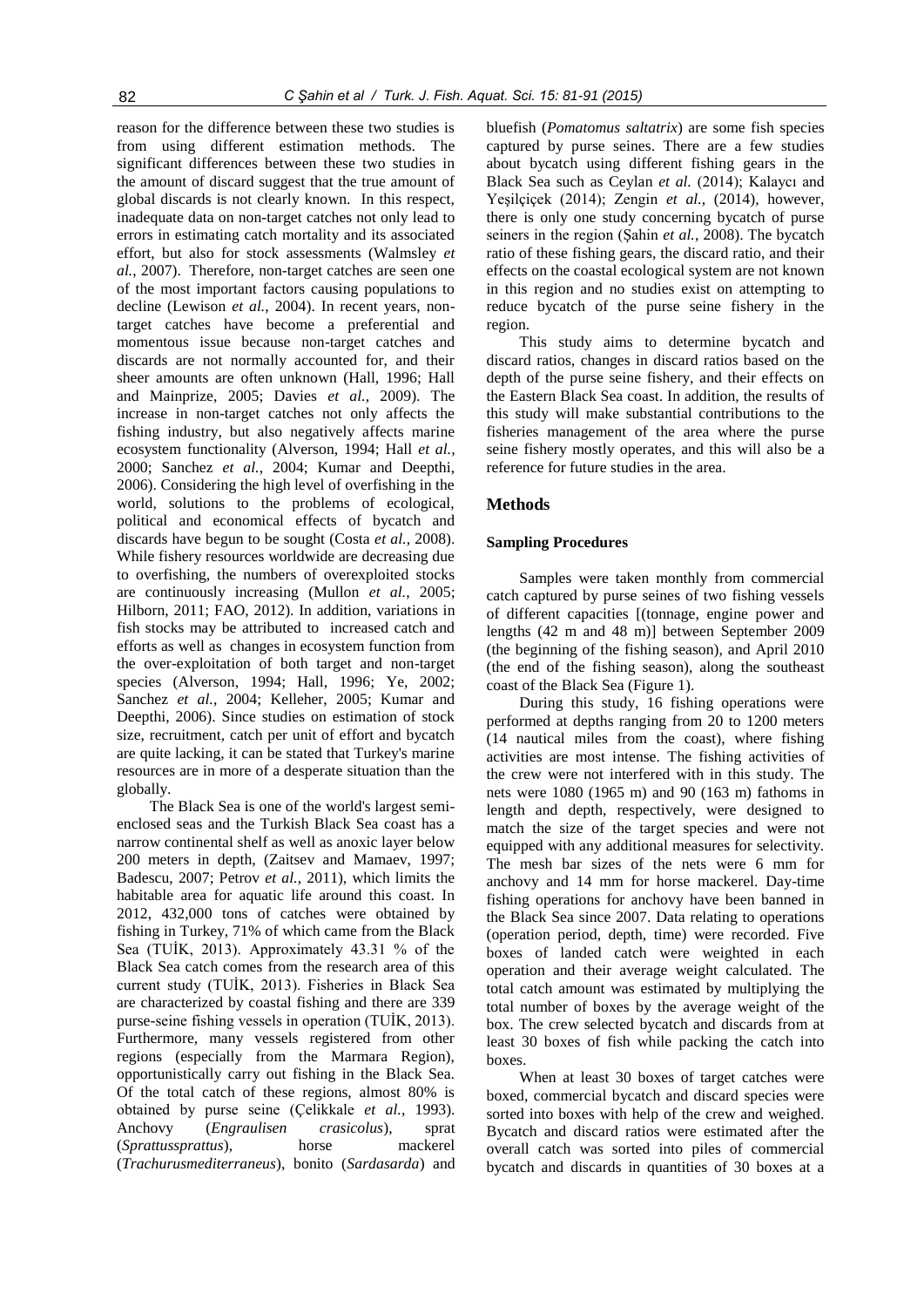

**Figure 1.**Study area.

time. The targeted and discarded catches were weighed either on deck, or in the harbor in the case of adverse weather, the former that did not allow for the digital balance of the scale due to rolling. Taxonomical studies of fish species were performed in the laboratories of Faculty of Fisheries in Recep Tayyip Erdoğan University. The composition of the discards and commercial catches by species used in the analysis were standardized as  $\text{kg h}^{-1}$ . The duration of the operation was calculated from starting time of searching for fish schools by fishers to the end, when the fish were harvested.

Catch composition and definition of the terms used in the text are listed below.

Target catch: Catch of a particular species that is primarily sought by fishermen.

Bycatch: Total catch of non-target (discard and commercially valuable non-target species) animals.

Discards: Non-commercial species and commercial fish thrown back into the sea due to legal regulations (i.e., specimens below the minimum landing size and endangered species).

Commercial bycatch: Commercially landed species except for target species (Sartor, 2003; Walmsley *et al.*, 2007; Lobo *et al.*,2010).

# **Data Analysis**

The ratio and the amount of discards in total catch by weight were calculated using the formulas described in Kelleher (2005).

Components of the total fishing;

 $D = C - L$ C: Total catch  $(\text{kg h}^{-1})$ L: Landings  $(\text{kg h}^{-1})$ 

D: Discards  $(kg h<sup>-1</sup>)$ 

Weighted discard ratio =  $\left(\frac{\Sigma \text{D}}{\Sigma \text{D} + \Sigma I}\right) * 100$ 

Since individuals of target species under the minimum landing size are also marketed. The effects of purse seine fishing on the coastal area were determined by taking into account of catch per unit effort (CPUE) of the discarded individuals only released back into the sea.

Similarity analysis of the discarded species composition and their associated amount obtained by the operations was performed using the PRIMER 5 package program. Square root transformation linking with group average fusion was used in clustering the hauls. Multi-dimensional Scaling (MDS) analysis was performed according to the Bray-Curtis similarity matrix (Kruskal and Wish, 1978). Depth was used as a factor in both cluster and MDS analysis in order to categorize the operations in terms of amount and species composition of discards. MDS and cluster analysis were only performed based on discards, to determine the effects of fisheries activities on the discards species depending on depth. ANOSIM was performed on the hierarchical agglomerative clustering formed by the similarity matrix. To determine the contribution of each species to the dissimilarity ratio (cut-off percentage = 90) observed between groups, SIMilarityPERcentages (SIMPER) analysis was used (Clarke,1993). To determine the effective use of total biomass caught in the depth groups, the EUE (Ecological Use Efficiency) of each operation and average of depth groups were calculated (Alverson and Hughes 1996).

$$
EUE = \frac{\sum Landed}{\sum Landed + \sum Discarded}
$$

The univariate indices of species richness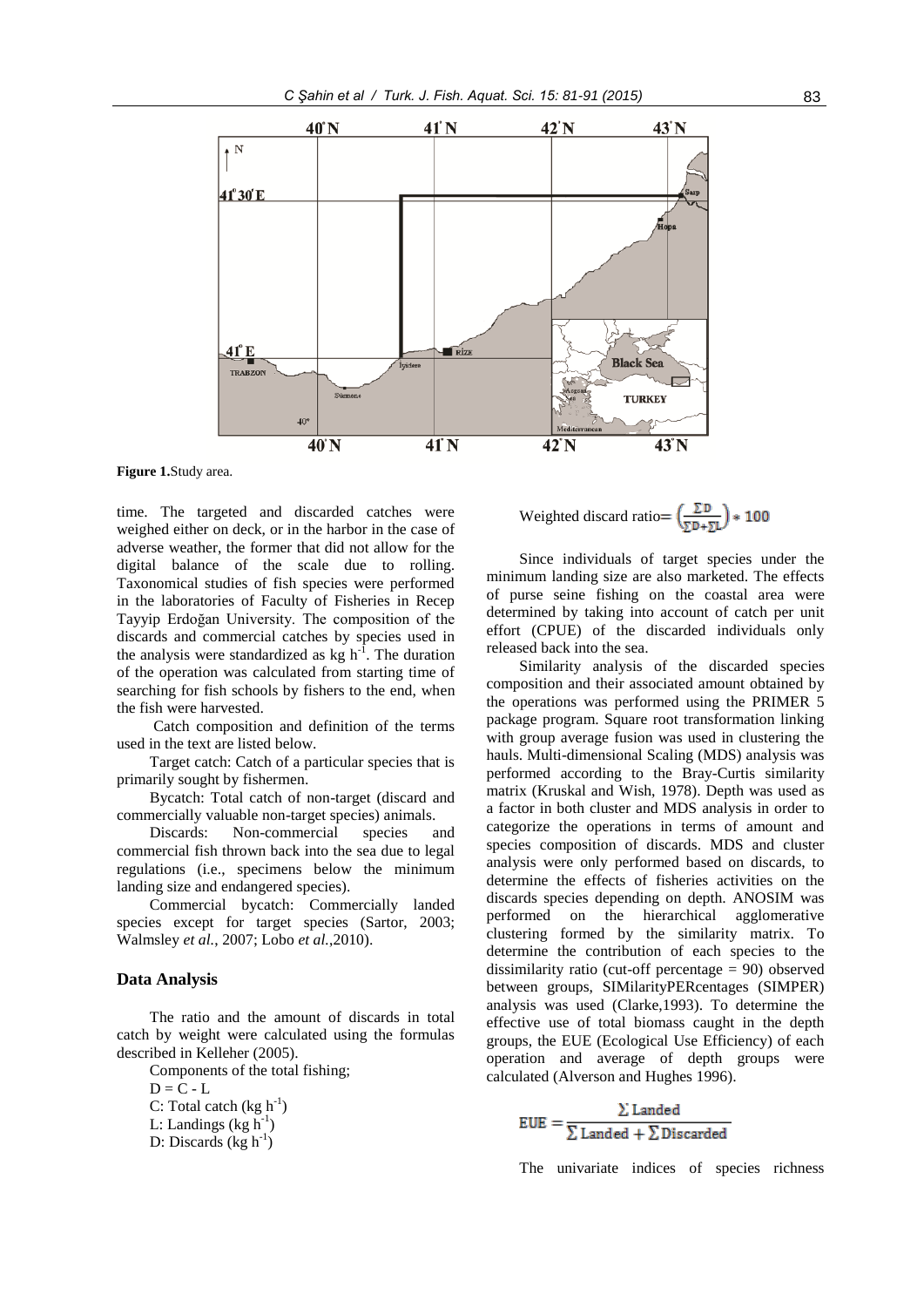(Margalef's*D*), Shannon's index of diversity (*H*) and Pielou's measure of evenness (*J*), total number of species and biomass were calculated for the each operation in depth groups. These parameters were calculated separately for each operation corresponding to the landed and the discarded catch. Differences between depth groups were determined with ANOVA.

# **Results**

During the samplings, 26 species consisting of

**Table 1.** Total biomass of species of caught in the anchovy operations

fish (24 species), 1 gastropods species, and 1 crab species were caught. In all 16 operations, there were two target species (*E. encrasicolus*and *T. mediterraneus*), the first targeted 11 times, and the latter 5 times. The total caught biomass was 115958.34 kg, of which 97.83 % (113443.42 kg) were identified as target-species, 2.17 % (2514.92 kg) as bycatch, and 1.64 % (1902.83 kg) as discarded species by weight.

In the anchovy-targeted operations, a total of 21 species consisting of 20 fish (20 species) and crab (1 species) were identified (Table 1).

|                    | <b>Species</b>         | Biomass (Kg) | $\%$    |
|--------------------|------------------------|--------------|---------|
| Target             | E. encrasicolus        | 110364.6     | 97.90   |
|                    | <b>Mullusbarbatus</b>  | 23.815       | 0.021   |
|                    | Sprattussprattus       | 474.515      | 0.420   |
|                    | Pomotomussaltatrix     | 3.091        | 0.003   |
|                    | T. mediterraneus       | 6.790        | 0.006   |
| Commerical bycatch | Psetta maxima          | 4.085        | 0.004   |
|                    | Sardasarda             | 0.417        | 0.0004  |
|                    | Alosaimmaculata        | 0.602        | 0.0005  |
|                    | Belone belone          | 0.401        | 0.0004  |
|                    | M. barbatus            | 2.105        | 0.002   |
|                    | S. sprattus            | 1817.51      | 1.610   |
|                    | P. saltatrix           | 0.110        | 0.0001  |
|                    | Hippocampus guttulatus | 0.007        | 0.00001 |
|                    | Soleanasuta            | 0.078        | 0.00007 |
|                    | Uronoscopusscaber      | 5.736        | 0.005   |
|                    | Scorpaena pocus        | 3.218        | 0.003   |
|                    | T. mediterraneus       | 5.262        | 0.005   |
| Discard            | Spicarasmaris          | 0.019        | 0.00002 |
|                    | N. melanostomuss       | 0.930        | 0.0008  |
|                    | Squalusacanthias       | 0.380        | 0.0003  |
|                    | M. merlangus           | 3.745        | 0.003   |
|                    | Dasyatispastinaca      | 3.110        | 0.003   |
|                    | A. <i>immaculata</i>   | 1.302        | 0.001   |
|                    | Trachinusdraco         | 2.183        | 0.002   |
|                    | Raja clavata           | 9.810        | 0.009   |
|                    | Liocarcinus depurator  | 0.048        | 0.00004 |



**Figure 2.** Length-frequency distribution of anchovy.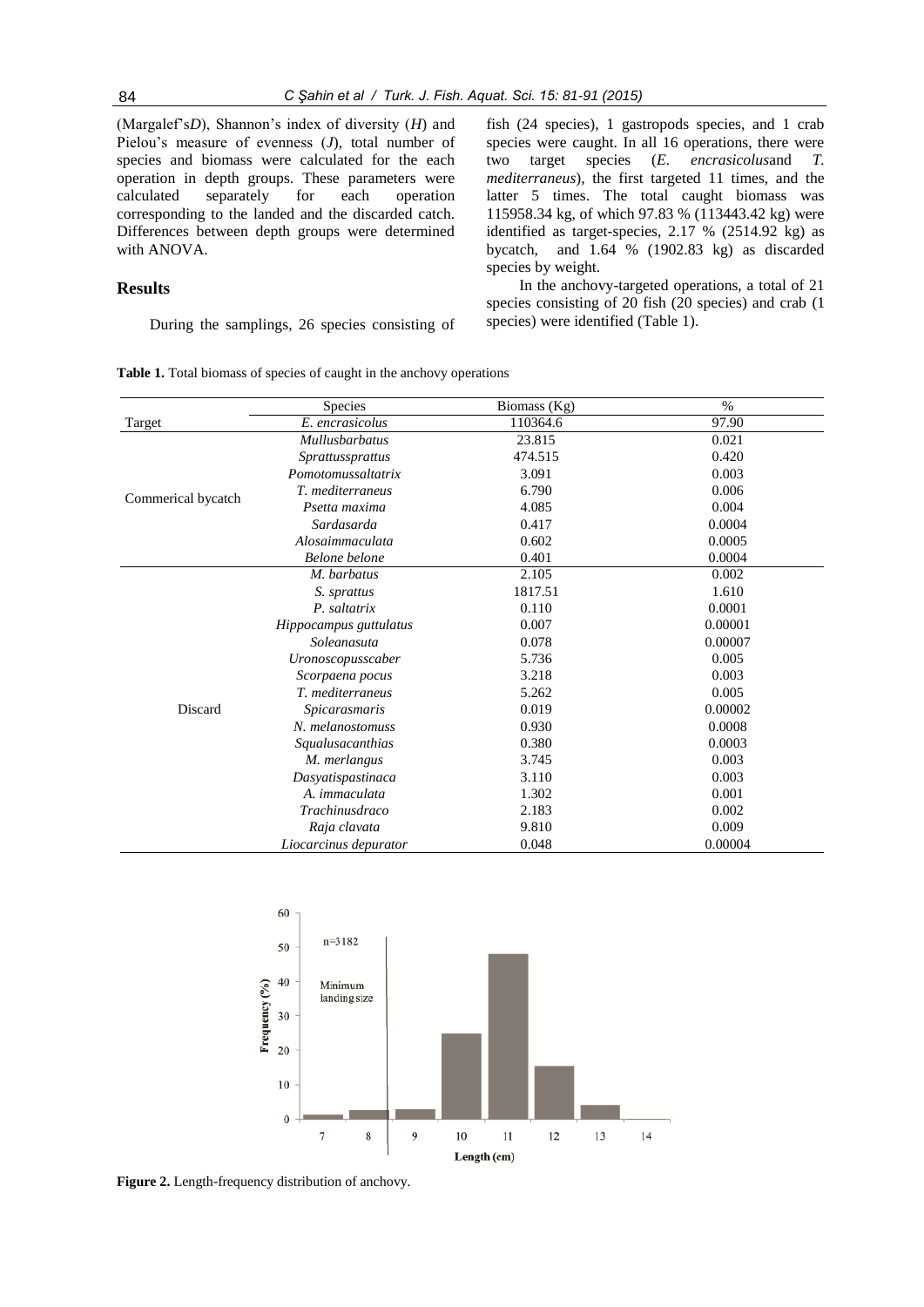Eight and 17 species were identified as commercial non-target species and discarded species, respectively, from the anchovy-targeted fishing operations. The total catch of anchovy individuals under the minimum landing size  $(\leq 9 \text{ cm})$  was calculated as  $1975.5 \text{ kg}$  (1.79 %), none of which were discarded. The length-frequency distribution of anchovy is given in Figure 2.

Of the total biomass obtained during the anchovy operations, 97.9% (110364.6 kg), 2.1% (2369.27 kg) and 1.65% (1855.55 kg) consisted of target, bycatch and discards, respectively. Following the boxing of landing species, it was observed that almost all discards thrown back into the sea were dead, and the majority was consumed by seabirds. Catch composition of the anchovy operations is given in Figure 3.

During the five operations targeted horse

mackerel, 23 species consisting of fish (21 species), gastropod (1 species) and crab (1 species) were caught (Table 2).

In the horse mackerel operations, 6 species of commercial bycatch were landed, and 16 species were discarded (Table 2.). The ratio of individuals under the minimum landing size limit  $\left($  <13cm) in the horse mackerel operations were calculated as 584.82kg (19 %), and as the anchovy, none were discarded. Lengthfrequency distribution of horse mackerel is given in Figure 4.

Of the total biomass obtained during the horse mackerel operations, 95.5% (3078.82 kg), 4.5% (145.65kg) and 1.47% (47.27 kg) were target, bycatch and discards, respectively. After boxing the commercial catches, almost all of the discards that were thrown into seawere dead, and the majority consumed by seabirds. Catch composition of the



**Figure 3.** Catch composition of the anchovy operations.

**Table 2.** Total biomass of species of caught in the horse mackerel operations

|                | Species                   | Biomass (Kg) | $\frac{0}{0}$ |
|----------------|---------------------------|--------------|---------------|
| Target         | T. mediterraneus          | 3078.82      | 95.49         |
|                | M.barbatus                | 20.166       | 0.63          |
|                | P. saltatrix              | 14.441       | 0.45          |
| Commercial     | P. maxima                 | 0.990        | 0.03          |
| <b>Bycatch</b> | M. merlangus              | 40.430       | 1.25          |
|                | S. sarda                  | 21.590       | 0.67          |
|                | B. belone                 | 0.760        | 0.02          |
|                | Signatus sp.              | 0.025        | 0.0008        |
|                | H. guttulatus             | 0.013        | 0.0004        |
|                | Soleanasuta               | 0.287        | 0.009         |
|                | U. scaber                 | 8.940        | 0.277         |
|                | Gaidropsarusmediterraneus | 1.558        | 0.048         |
|                | Scorpaenaporcus           | 5.108        | 0.158         |
|                | S. smaris                 | 1.813        | 0.056         |
|                | N. melanostomuss          | 0.114        | 0.004         |
| Discard        | O. barbatum               | 2.207        | 0.0685        |
|                | Rapanavenosa              | 0.273        | 0.002         |
|                | Triglalucerna             | 1.650        | 0.051         |
|                | Dasyatispastinaca         | 8.540        | 0.265         |
|                | A. immaculata             | 1.590        | 0.049         |
|                | Trachinus, draco          | 2.845        | 0.088         |
|                | R. clavata                | 12.120       | 0.376         |
|                | L. depurator              | 0.191        | 0.006         |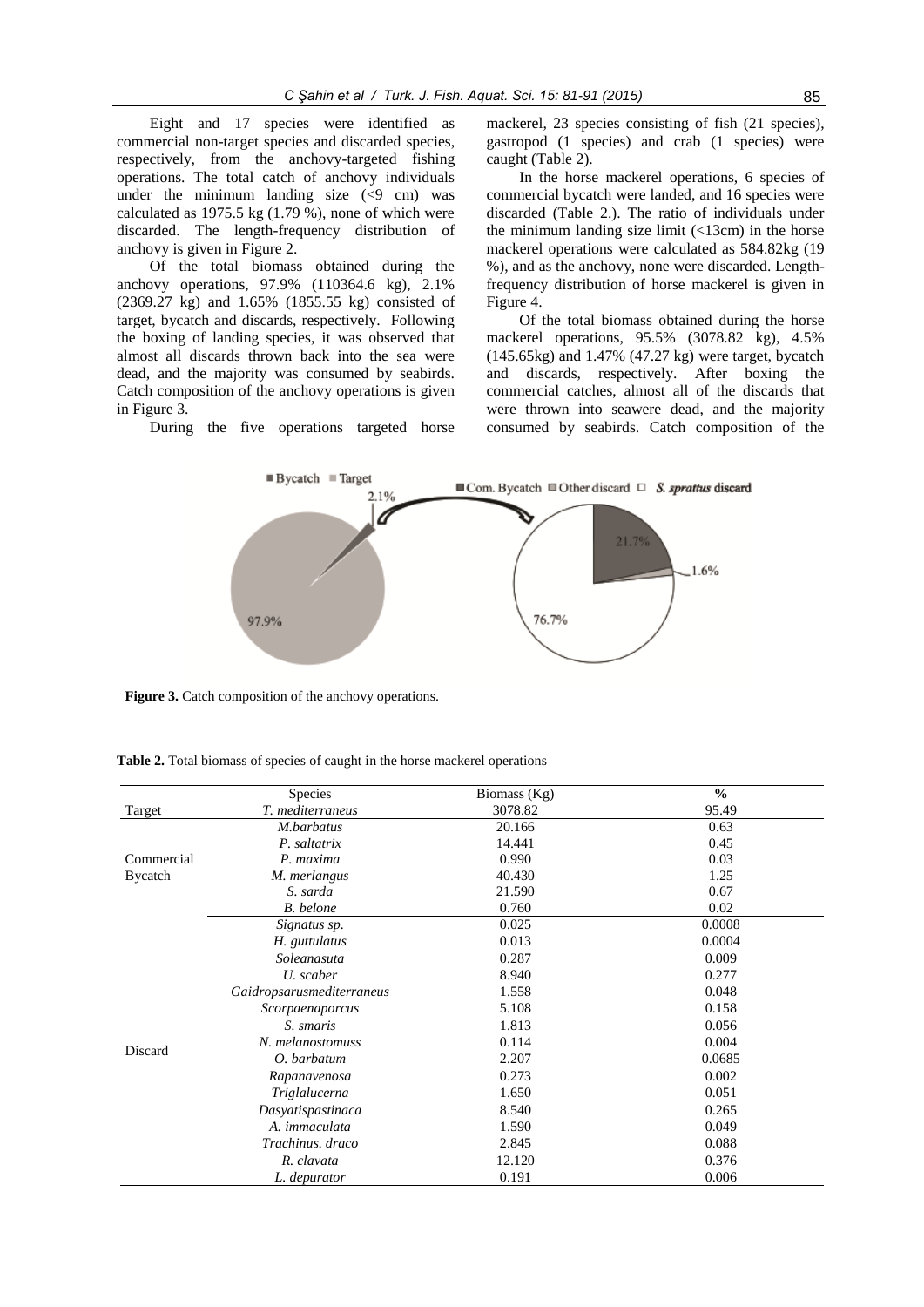

**Figure 4.**Length-frequency distribution of horse mackerel.



**Figure 5.** Catch composition of the horse mackerel operations**.**



**Figure 6.** Similarity dendogram of discarded species composition based on operations by depth.



**Figure 7.** MDS ordination of operations of discarded catch composition for all the groups.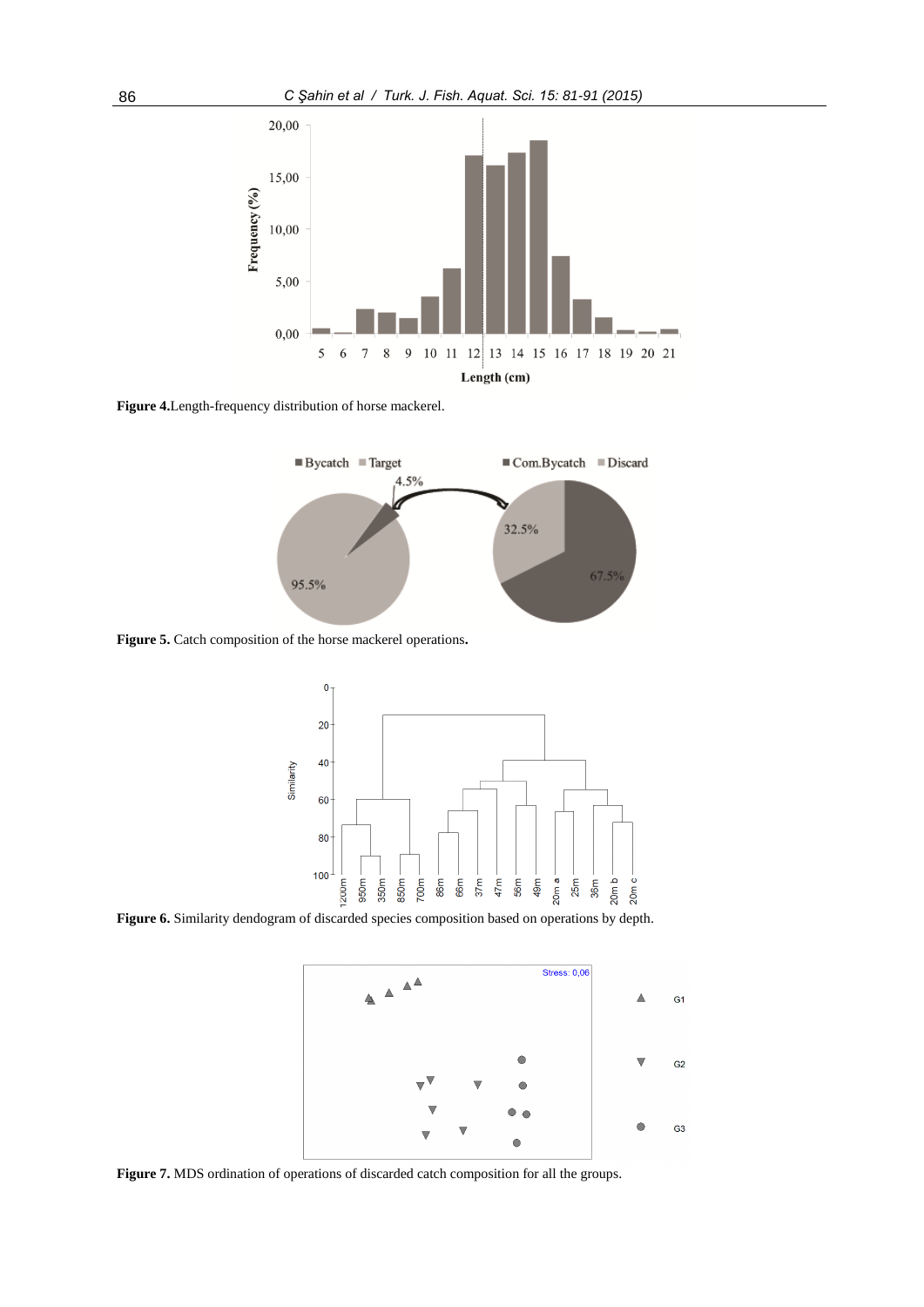| <b>Table 3.SIMPER</b> analysis results |  |  |
|----------------------------------------|--|--|
|----------------------------------------|--|--|

| Average dissimilarity between groups $(G1, G2) = 83.01$ |                 |                                                                   |          |         |                 |              |
|---------------------------------------------------------|-----------------|-------------------------------------------------------------------|----------|---------|-----------------|--------------|
| Species                                                 | Av. Abund<br>G1 | Av. Abund<br>G2                                                   | Av. Diss | Diss/SD | Contrib %       | Cum.<br>$\%$ |
| T. Mediterraneus                                        | 0.27            | 0.14                                                              | 28.70    | 2.17    | 34.58           | 34.58        |
| P. saltatrix                                            | 0.04            | 0.04                                                              | 11.40    | 0.92    | 13.74           | 48.31        |
| U. scaber                                               | 0.00            | 0.15                                                              | 8.69     | 1.70    | 10.47           | 58.78        |
| R. clavata                                              | 0.00            | 0.21                                                              | 7.42     | 0.69    | 8.94            | 67.72        |
| M. merlangus                                            | 0.00            | 0.12                                                              | 7.30     | 1.16    | 8.79            | 76.51        |
| S. porcus                                               | 0.00            | 0.08                                                              | 6.92     | 1.05    | 8.34            | 84.86        |
| M. barbatus                                             | 0.00            | 0.08                                                              | 4.35     | 0.89    | 5.24            | 90.09        |
|                                                         |                 | Average dissimilarity between groups $(G1,\overline{G3}) = 97.40$ |          |         |                 |              |
| Species                                                 | Av. Abund<br>G1 | Av. Abund<br>G <sub>3</sub>                                       | Av. Diss | Diss/SD | Contrib<br>$\%$ | Cum.<br>$\%$ |
| T. Mediterraneus                                        | 0.27            | 0.00                                                              | 36.40    | 2.97    | 37.37           | 37.37        |
| R. clavata                                              | 0.00            | 0.55                                                              | 12.37    | 1.13    | 12.70           | 50.07        |
| P. saltatrix                                            | 0.04            | 0.05                                                              | 11.24    | 0.95    | 11.54           | 61.61        |
| D. pastinaca                                            | 0.00            | 0.25                                                              | 9.07     | 1.20    | 9.32            | 70.93        |
| U. scaber                                               | 0.00            | 0.27                                                              | 9.05     | 1.74    | 9.29            | 80.22        |
| S. porcus                                               | 0.00            | 0.17                                                              | 6.07     | 1.78    | 6.23            | 86.45        |
| T. draco                                                | 0.00            | 0.10                                                              | 2.66     | 1.24    | 2.73            | 89.18        |
| G. mediterraneus                                        | 0.00            | 0.06                                                              | 2.49     | 1.19    | 2.55            | 91.73        |
|                                                         |                 | Average dissimilarity between groups $(G2, G3) = 66.93$           |          |         |                 |              |
| Species                                                 | Av. Abund<br>G2 | Av. Abund<br>G <sub>3</sub>                                       | Av. Diss | Diss/SD | Contrib<br>$\%$ | Cum.<br>$\%$ |
| R. clavata                                              | 0.21            | 0.55                                                              | 12.71    | 1.32    | 18.99           | 18.99        |
| D. pastinaca                                            | 0.05            | 0.25                                                              | 8.74     | 1.24    | 13.05           | 32.04        |
| T. Mediterraneus                                        | 0.14            | 0.00                                                              | 7.70     | 1.51    | 11.50           | 43.54        |
| M. merlangus                                            | 0.12            | 0.00                                                              | 7.30     | 1.16    | 10.91           | 54.45        |
| U. scaber                                               | 0.15            | 0.27                                                              | 5.79     | 1.35    | 8.65            | 63.09        |
| S. porcus                                               | 0.8             | 0.17                                                              | 5.53     | 1.12    | 8.26            | 7.35         |
| M. barbatus                                             | 0.8             | 0.00                                                              | 4.35     | 0.89    | 6.50            | 77.85        |
| G. mediterraneus                                        | 0.00            | 0.06                                                              | 2.49     | 1.20    | 3.72            | 81.57        |
| T. draco                                                | 0.05            | 0.10                                                              | 2.22     | 1.23    | 3.32            | 84.89        |
| P. saltatrix                                            | 0.04            | 0.05                                                              | 2.21     | 1.14    | 3.30            | 88,19        |
| N. melanostomuss                                        | 0,02            | 0,00                                                              | 1,83     | 0,78    | 2,74            | 90,92        |

horse mackerel operations are given in Figure 5.

According to the results of the similarity analysis (Cluster, MDS) of the total discard species caught by all operations, 3 different depth groups (G1, G2, G3) were identified (Figure 6, 7).

These depth groups were classified as open sea (G1) 350-1200 m, and coastal areas: (G2) 37-86 m, and (G3) 20-36 m. In MDS analysis, stress value was 0.06, which indicated that accordance in the groups was good (Clarke, 1993). These groups, in the discarded catch, were significantly different (ANOSIM test, P<0.05). Species that have an important contribution to identify groups in SIMPER analysis are given in Table 3.

Species that had an important contribution for identifying G1 and G2 groups were *T. mediterraneus* 34.58%, *P. saltatrix*13.74, *U. scaber*10.47% and *R. clavata* 8.94%.

Species contributing most to distinction of G1 and G3 groups were *T. mediterraneus* (37.37%), *R. clavata* (12.70%) and *P. saltatrix* (11.54%), G2 and G3 groups were *R. clavata*(18.99%), *D. pastinaca* (13.05%), *T. mediterraneus* (11.50%) and *M. merlangus*(10.91%) (Table 3).

The species and their average biomass based on the depth groups are given in Table 4.

Biomasses in three groups, except target species, were considerably low. In G1 group, *S. sprattus*and *P.*  saltatrix with the values of  $43.21 \pm 52.842$  kgh<sup>-1</sup> and  $0.036\pm0.029$  kgh<sup>-1</sup> werethe highest and least discarded species, respectively. Similarly *S. sprattus* and *S.*   $n$ *asuta* with values of  $19.22 \pm 8.118$  kgh<sup>-1</sup> and  $0.011\pm0.009$  kgh<sup>-1</sup> were the highest and least discarded species in the G2 group. The highest and least discarded species were different in the G3 group, as*R. clavata*( $0.690\pm0.6$  kgh<sup>-1</sup>), and *L. depurator*  $(0.008 \pm 0.005 \text{ kgh}^{-1})$  were the highestand least discarded species, respectively (Table 4).

Significant differences were determined by calculating EUE values of the groups and by using Kruskal-Wallis test  $(P<0.05)$ . It is determined that the difference between G1 and G2 groups was not significant, but wassignificant between the G1 and G3 groups and the G2 and G3 groups (Table 5).

Ecological parameters of landed and discarded catches were calculated and compared usingan ANOVA test, and differences between groups were considerably important (Table 6).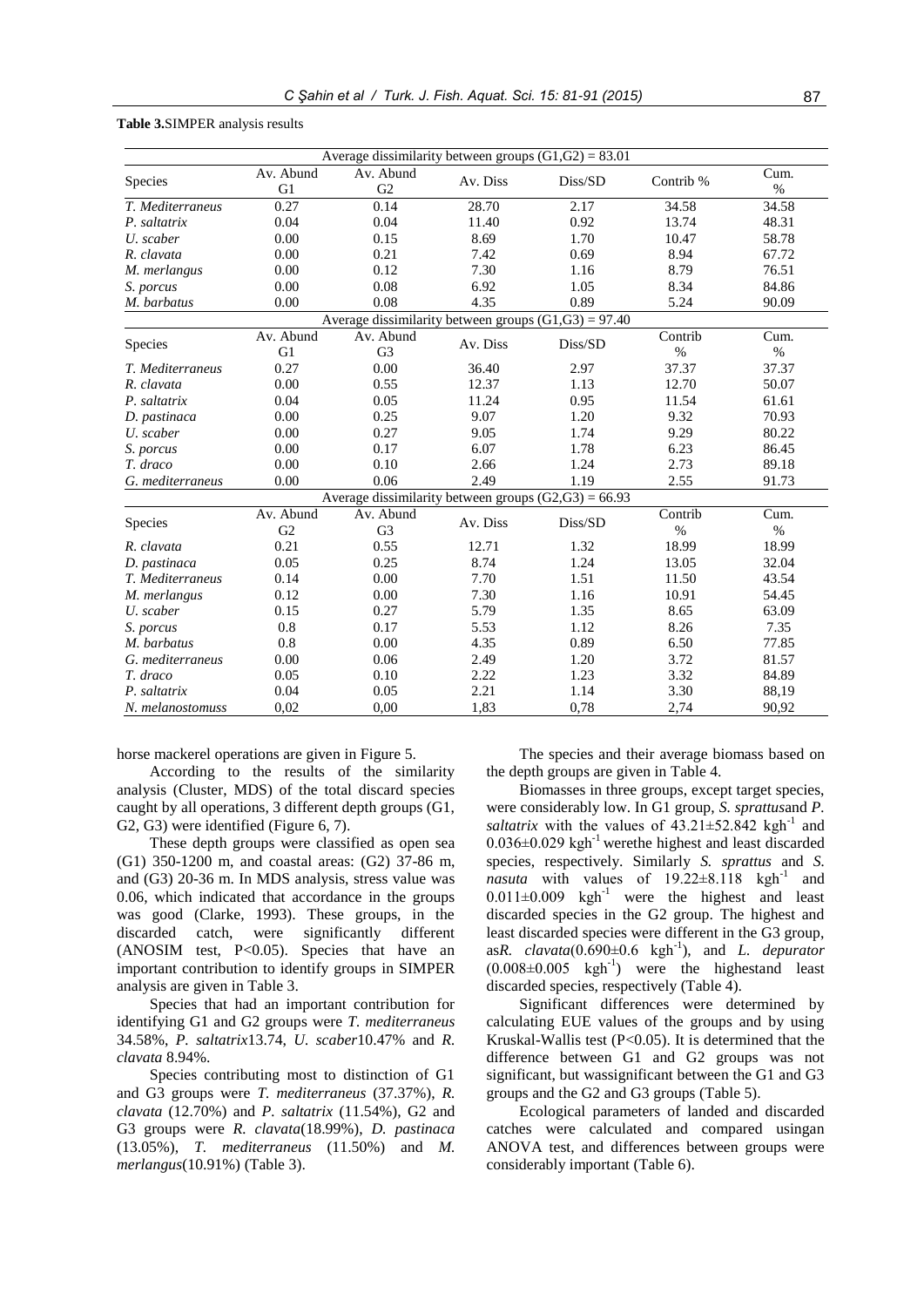| Species              | G1                | G <sub>2</sub>    | G <sub>3</sub>    |
|----------------------|-------------------|-------------------|-------------------|
| Landings             | Mean CPUE         | Mean CPUE         | Mean CPUE         |
| E. encrasicolus      | 517.903±482.128   | 2519.404±2987.610 |                   |
| P. saltatrix         | $0.01 \pm 0.004$  | $0.169 \pm 0.012$ | $0.693 \pm 0.809$ |
| T. Mediterraneus     | 0.75              | 0.553             | 121.715±81.034    |
| S. sarda             | $0.021 \pm 0.016$ |                   | $1.141 \pm 0.925$ |
| B. belone            | 0.045             | $0.026 \pm 0.007$ | $0.052 \pm 0.015$ |
| M. barbatus          |                   | $1.441 \pm 1.056$ | $0.695 \pm 0.578$ |
| S. sprattus          |                   | 30.394±12.958     |                   |
| P. maxima            |                   | 0.511             | 0.158             |
| A. <i>immaculata</i> |                   | 0.106             |                   |
| M. merlangus         |                   |                   | 1.599±1.525       |
| <b>Discards</b>      |                   |                   |                   |
| T. Mediterraneus     | $0.265 \pm 0.279$ | $0.141 \pm 0.134$ |                   |
| P. saltatrix         | $0.036 \pm 0.029$ | $0.115 \pm 0.022$ | $0.075 \pm 0.019$ |
| S. acanthias         | 0.143             |                   |                   |
| A. immaculata        | 0.002             | 0.037             |                   |
| S. sprattus          | 43.21±52.842      | $19.22 \pm 8.118$ |                   |
| M. barbatus          |                   | $0.093 \pm 0.116$ |                   |
| S. nasuta            |                   | $0.011 \pm 0.009$ | $0.022 \pm 0.008$ |
| U. scaber            |                   | $0.146 \pm 0.114$ | $0.274 \pm 0.16$  |
| S. porcus            |                   | $0.076 \pm 0.035$ | $0.171 \pm 0.057$ |
| S. smaris            |                   | 0.006             | $0.066 \pm 0.047$ |
| N. melanostomuss     |                   | $0.074 \pm 0.041$ | 0.023             |
| M. merlangus         |                   | $0.147 \pm 0.121$ |                   |
| D. pastinaca         |                   | 0.325             | $0.419 \pm 0.178$ |
| T. draco             |                   | $0.049 \pm 0.039$ | $0.125 \pm 0.066$ |
| R. clavata           |                   | $0.645\pm0.006$   | $0.690 \pm 0.6$   |
| L. depurator         |                   | 0.016             | $0.008 \pm 0.005$ |
| G. mediterraneus     |                   |                   | $0.076 \pm 0.040$ |
| O. barbatum          |                   |                   | $0.099 \pm 0.021$ |
| T. lucerna           |                   |                   | $0.100 \pm 0.106$ |
| R. venosa            |                   |                   | 0.002             |
| Signatus sp.         |                   |                   | 0.005             |
| H. guttulatus        | 0.001             |                   | 0.005             |

**Table 4.** Mean hourly biomass of landed and discarded species in the groups identified in the clustering of hauls

**Table 5.** Mean CPUE values of the groups (landed, discarded) EUE and statistical test results

| Landed $(kg h-1)$                                                                                                 | 518,09±482,445                  | 2530,275 ± 2993,63            | $125,319\pm81,271$        |
|-------------------------------------------------------------------------------------------------------------------|---------------------------------|-------------------------------|---------------------------|
| Discarded $(kg h^{-1})$                                                                                           | $0.331 \pm 0.335$               | $0.957 \pm 0.584$             | $1,676 \pm 0,653$         |
| EUE                                                                                                               | $0.999 \pm 0.0009^{\mathrm{a}}$ | $0.999 \pm 0.0001^{\text{a}}$ | $0.986 \pm 0.001^{\circ}$ |
| Different superscript small letters (a) and (b) represent significant differences in the same line ( $P < 0.05$ ) |                                 |                               |                           |

Results of landed catch showed that the mean number of species and species richness in G1 and G2 groups were similar; although the G3 group differed from them.The G2 group was different from G3 group in terms of mean biomass. While the G1 and G3 groups differed from each other in terms of species diversity (*H*) and evenness index (*J*), the G2 group was similar to both groups.

According to the statistical analyses of ecological parameters of discards, G1 and G3 groups differed from each other in terms of their number of species, while mean biomass  $(kgh<sup>-1</sup>)$ , species diversity (*H*), and evenness index (*J*) were similar in G1 and G2 groups, but differed in their mean number of species. While there was no difference between G2

and G3 group in terms of ecological parameters of discards, it was observed that G1 and G3 groups totally differed from each other.

#### **Discussion**

The migrating species such as anchovy, horse mackerel and bonito are caught using purse seine in the Black Sea. Anchovy is not only used as an unprocessed food resource for humans, but also as a processed food into fishmeal and fish oil. Total annual production amount of anchovy was 228491.4 t of which 127607.9 t (55.85%) was processed into fishmeal and fish oil. However horse mackerelis consumed as is,without further processing. Total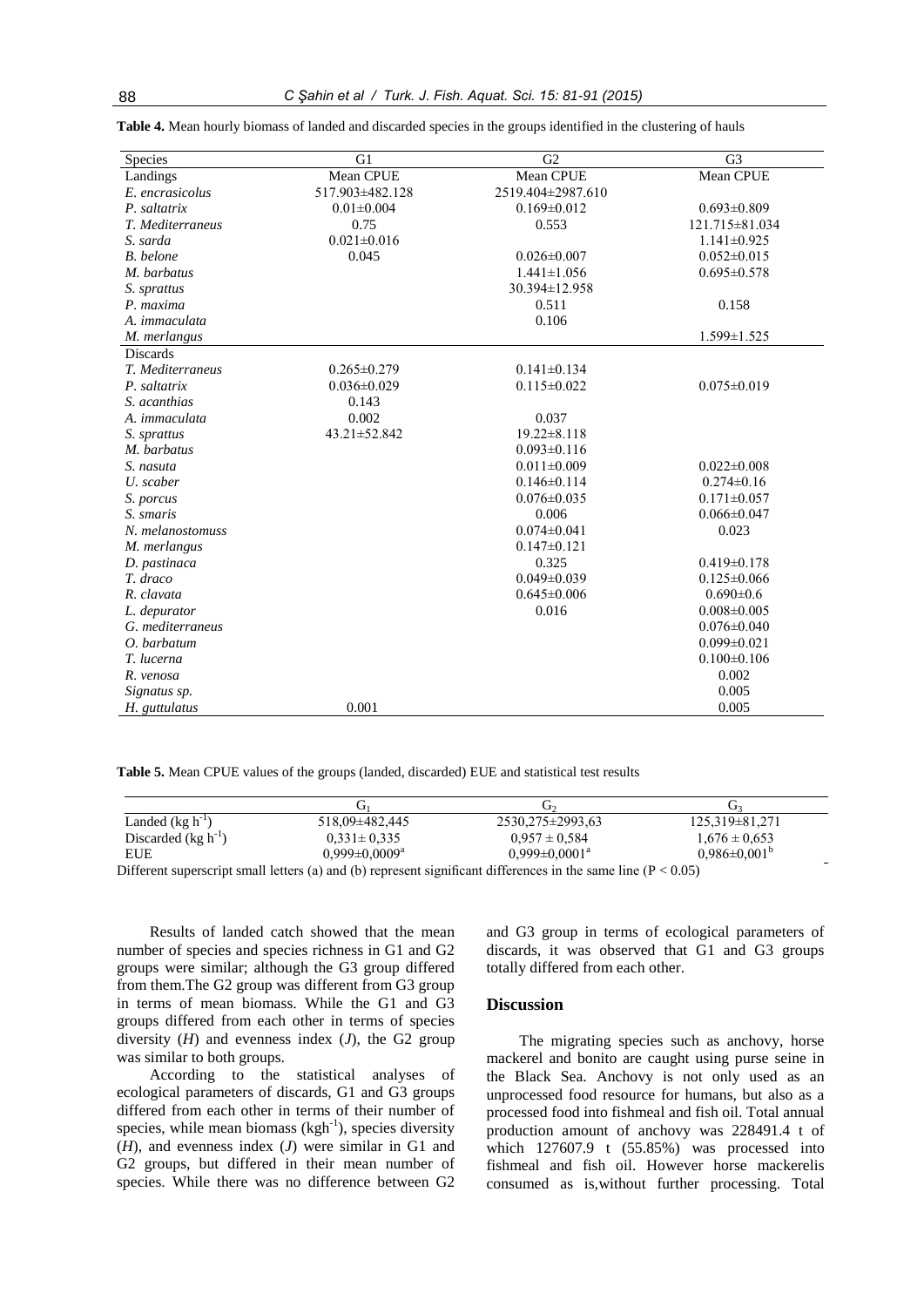|                             | $G_1$                          | G <sub>2</sub>                                            | G <sub>3</sub>                    |
|-----------------------------|--------------------------------|-----------------------------------------------------------|-----------------------------------|
| Number of hauls             |                                | 6                                                         |                                   |
| Landed                      |                                |                                                           |                                   |
| Total species               |                                | 8                                                         | 8                                 |
| Mean number of species      | $3.2 \pm 0.98^a$               | $2,83\pm0.9^a$                                            | $5,4\pm1,02^b$                    |
| Mean biomass( $kg h^{-1}$ ) | 518,09±482,445 <sup>ab</sup>   | 2530,275±2993,63 <sup>b</sup>                             | $125,319 \pm 81,271$ <sup>a</sup> |
| Mean species richness, D    | $0,177 \pm 0,084$ <sup>a</sup> | $0,129 \pm 0,061$ <sup>a</sup>                            | $0,412\pm0,087$ <sup>b</sup>      |
| Species diversity, H        | $0,009 \pm 0,001^a$            | $0,069 \pm 0,138^{ab}$                                    | $0,159\pm0,175^{\rm b}$           |
| Evenness index, J           | $0,006 \pm 0,001^a$            | $0,050 \pm 0,099$ <sup>ab</sup>                           | $0,101\pm0,109^b$                 |
| Discard                     |                                |                                                           |                                   |
| Total species               |                                | 14                                                        | 16                                |
| Mean number of species      | $2.6 \pm 0.490^{\circ}$        | $7,667 \pm 2,211$ <sup>bc</sup>                           | $10.2 \pm 1.166^{\circ}$          |
| Mean biomass( $kg h^{-1}$ ) | $0,331 \pm 0,335^a$            | $0.957 \pm 0.584^{ab}$                                    | $1,676 \pm 0,653^b$               |
| Mean species richness, $D$  | $0,222 \pm 0,048^a$            | $0,7119 \pm 0,224$ <sup>b</sup>                           | $2,045\pm0,274^{\rm b}$           |
| Species diversity, $H$      | $0,006 \pm 0,002$ <sup>a</sup> | $0,017\pm0,211^{ab}$                                      | $1,841 \pm 0,211$ <sup>b</sup>    |
| Evenness index, $J$         | $0.005 \pm 0.002^a$            | $0.007 \pm 0.003^{ab}$<br>$Diff_{current}$ and $(D, 0.5)$ | $0.794 \pm 0.067^b$               |

**Table 6.**Calculated values of abundance, ecological parameters and statistical test results in groups

Different superscript small letters (a), (b) and (c) represent significant differences in the same line (P<0.05).

annual production amount of horse mackerel was 23911.2 t in the Black Sea. These two species contribute 77% of total catches of the Black Sea (TUİK, 2013). This research was conducted in the region which has an important role in total fisherycatches of Turkey. While numerous species in all operations were benthic, the majority of the total biomass were pelagic species. Although the discard ratio here for anchovy operations was very low, the ratio was higher than those in the studies conducted for small pelagic purse seines around the world (Kelleher, 2005). Sprat constituted the largest ratio for both commercial bycatch and discards in the anchovy operations (Table 1, Figure 2). Sprat is known to move into the same area for feeding and breeding at the same time anchovies, especially during September, October November, December, which likely explains their large ratio. Both anchovy and sprat are zooplanktivorous feeding on almost the same prey species [e.g. copepods, cladocerans] (Kideys *et al.*, 2000; Kideys and Romanova, 2001; Petchey *et al.*,2004; Oğuz *et al.*, 2008). The fact that anchovy and sprat share the same habitat may have caused them to appear together in the same hauls. Another important point in anchovy operations is that individuals under the minimum landing size comprising 1.79 % of the target catch are not discarded and this amount is under the legal landingsize (weight ratio 15 %). Even if the discard ratio of horse mackerel operations is higher than the ratio of Kelleher (2005), the ratio obtained in this current study was not actually considered high (Table 2, Figure 3). In addition, having a higher percentage of undersized fish in the target catch than legal regulation allows, indicates that there is an existence of overfishing, which thus negatively affects stocks as theoverfishing of small individuals that constitute the mature fish of the future lead to decreasing power of the reproduction of the stock.

When the discard ratio of the purse seine fishery is taken into consideration, it was estimated that

discard ratios for tuna and small pelagics fished by purse seines are 5.1% and 1.2%, respectively (Kelleher, 2005). In a previous study conducted by Sahin *et al.*, (2008) in the Eastern Black Sea, the discard ratio was 1.02% and the commercial marketable bycatch ratio was 7.89%. Another study conducted by Tsagarakis *et al.*, (2012) estimated that discard ratio of purse seine, used in small pelagic fish, was 4.6% in Aegean Sea and 2.2% in Ionian Sea. The ratio of non-target and discards were found to very low in our study compared with the ratio obtained in many studies on purse seine conducted in different regions of the world and Turkey. The Black Sea is poorer than other seas (Marmara sea, Aegean Sea, Mediterranean Sea) (Zaitsev and Mamaev, 1997; Bat *et al.*, 2011), both in terms of species richness, and especially with regards to benthic species, which may be the reason behind this lower discard rate.

It was observed that effects of the purse seine fishery on the coastal ecosystem differed by operation depths, hence, the operation depths were seen to affect the discard ratio and the total biomass of some species (Table 3, 4).While the numbers of discards were high and almost all of the discards consisted of benthic species in G2 and G3 groups, the numbers of discarded species in G1 were lower than G2 and G3 groups, and all the discards of G1 consisted of pelagic species. This situation suggests that the lead-line of purse seines come into contact more with the bottom, and hence caught a higher amount of benthic species in G2 and G3. Therefore, it is understood that purse seine operations may have negative effects on the benthic zones. Horse mackerel operations were performed in shallower waters (G3) and horse mackerel schools were closer to the bottom than anchovy schools which can lead to capturing more species in horse mackerel operations.

In the statistical analysis performed between EUE values of the groups G1/G3 and G2/G3 showed differences  $(P<0.05)$ , which supports the view that effects of purse seine nets are dissimilar based on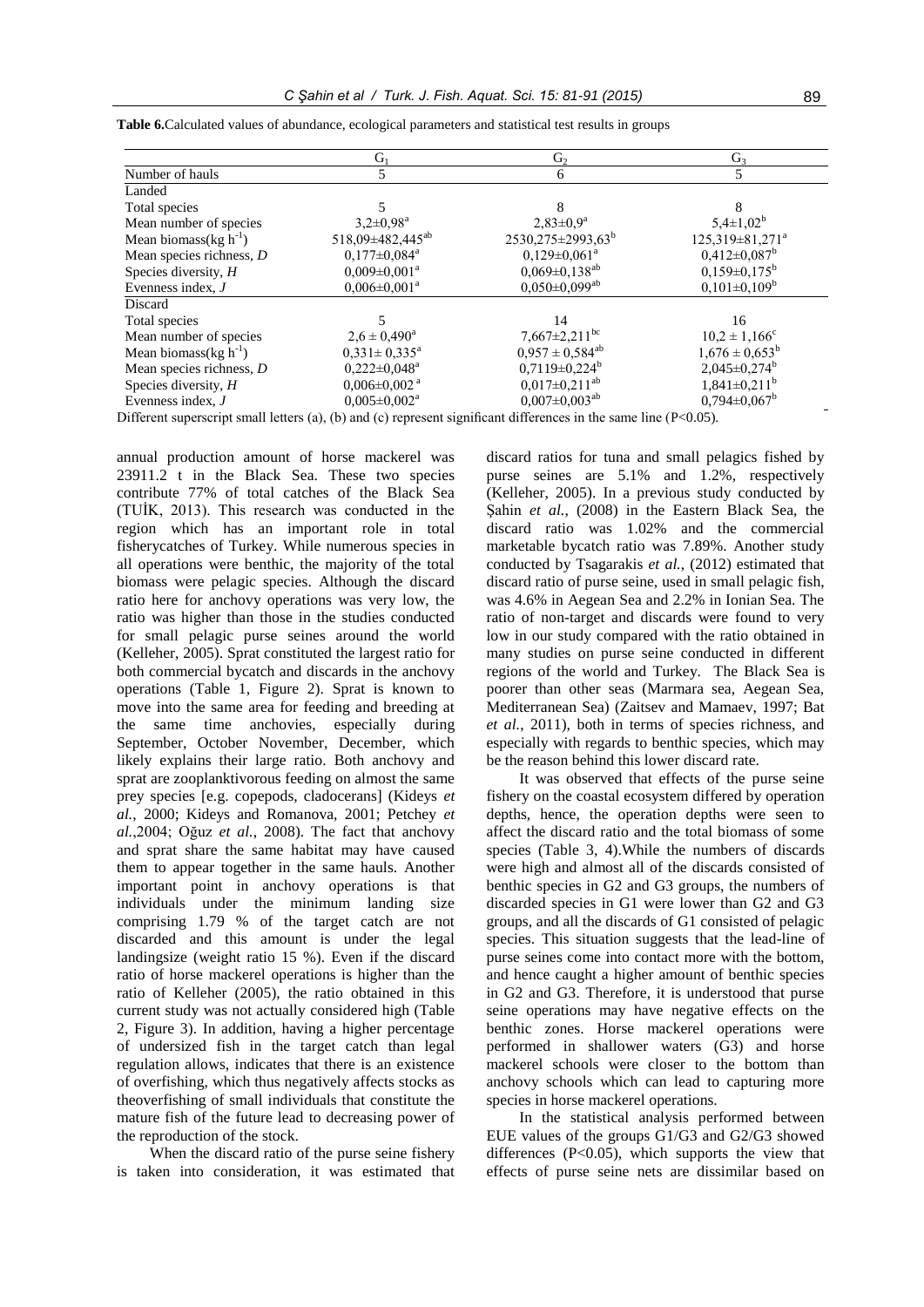depth.

Although, the results of the statistical analysis indicated that no significant differences in ecological parameters of all group of landed species, aside from discarded ones. Ecological parameters (*D*, *H*,*J* ) of G1 were lower than G2 and G3 (Table 6). These differences imply that coastal operations by purse seine significantly affect benthic life.

It is presented in the previous studies that important differences were observed in the biomass of discards, bycatch and number of species, based on fishing gear, region, season and depth (Probert *et al.,* 1997; Stobutzki *et al.*, 2001; Sartor *et al.*, 2003; Sanchez *et al.*, 2004; Kelleher, 2005).

In conclusion, it can be said that the purse seine fishery in Black Sea has an important contribution in total annual captured fish of Turkey and its discards has different effects on various fish species. If the lead-line of purse seine net touches the bottom, the heaviness of the lead-line may cause damage similar to bottom trawls such as destroying the bottom structure, increasing mortality of epi fauna and in fauna, and these types of nets are unselective to nontarget species. The depth limitation (24 m) implemented by the Republic of Turkey's Ministry of Food, Agriculture and Livestock is not convenient enough to protect benthic life. Furthermore, operations conducted in shallow waters (below 40 m) pose an important risk to shallow coastal ecosystems, especially concerning the sustainability of living benthic stock. Also, if the mesh size of nets next to the lead-line is larger, it may back up to escape of non- target benthic species from the net.

Increased fishing capacity causes pressure on target species, an increase of discards and destruction of ecosystems. If capacity is not soon restricted, both the destruction of ecosystem and declining stocks will continue (Ulman *et al.* 2013).

In this context, bycatch is an important factor both for decreasing populations and for overall ecosystem health, and is considered as a serious problem by politicians, environment groups and scientists. So, if bycatch is not taken into account, it is impossible to overcome fishing problems and achieve sustainable fisheries (Lewison *et al.*, 2004; Davies *et al.*, 2009; Zhou, 2008; Zollet, 2009). In this respect, exactly how much fish wasted by each sector fishery in each region should be studied as was done here, so that the management can then be improved upon.

Determining the maximum sustainable yield of stocks, and keeping the exploiting ratios under the maximum sustainable yield benefit the restructuring of stocks. In addition, decreasing the fishing effort and bycatch amounts would maximize the profit of the catches (Worm *et al.*, 2009). By preparing fisheries management plans for keeping exploited stocks within safe biological limits, their sustainability should be achieved. As for overexploited stocks, a recovery plan must be prepared and should be based on ecosystem-based approaches. In other words, conversation should be done by considering sustainable usage along with the well-balanced sharing of resources (Hilborn, 2011). In this context, fisheries management policy of Turkey needs restructuring. For this reason, stocks, their exploitation ratios, discard ratio of all fishing gears and the effects of fishing gears in the coastal zone should be determined to achieve ecosystem-based sustainable fisheries in Black Sea.

### **Acknowledgement**

This project was funded by Recep Tayyip Erdoğan University Research project Fund (Project number: 2009.103.03.1). Also we thank to fishermen for their help in the sampling.

## **References**

- Alverson, D. L., Freeberg, M. H., Murawski, A. A. and Pope, J. G. 1994.A global assessment of fisheries bycatch and discards.Fisheries Technical Paper 339. Food and Agriculture Organization, Rome
- Alverson, D. L. and Hughes, S. E. 1996. Bycatch: from emotion to effective natural resource management. Reviews in Fish Biology and Fisheries,(6): 443-462.
- Badescu, V. 2007.Release of hydrogen sulfide by asteroid impacts in Black Sea and risks for inland human population. Environmental Toxicology,(22): 510-524.
- Bat, L., Sezgin, M., Satilmis, H. H., Sahin, F., Üstün, F., BirinciÖzdemir, Z. and GökkurtBaki, O. 2011.Biological Diversity of the Turkish Black Sea Coast. Turkish Journal of Fisheries and Aquatic Sciences (11): 683-692.
- Ceylan, Y., Sahin, C. and Kalaycı, F. 2014. Bottom trawl fishery discards in the Black Sea coast of Turkey, Mediterranean Marine Science, (15): 172-178.
- Clarke, K. R. 1993. Non‐parametric multivariate analyses of changes in community structure. Australian Journal of Ecology,(18): 117-143.
- Costa, M. E., Erzini, K. and Borges, T. C. 2008.Bycatch of crustacean and fish bottom trawl fisheries from southern Portugal (Algarve).Scientia Marina, (72): 801-814.
- Çelikkale M. S., Düzgüneş, E.andCandeğer, A. F. 1993.Av AraçlarıveAvlamaTeknolojisi. KTÜ Basımevi,Trabzon,541 pp.
- Davies, R. W. D., Cripps, S. J., Nickson, A. and Porter, G. 2009. Defining and estimating global marine fisheries bycatch. Marine Policy,(33): 661-672.
- FAO, 2012.The State of World Fisheries and Aquaculture 2012*.*Food And Agriculture Organization Of The United Nations.210 pp.
- Gökçe, G. and Metin, C. 2006. Balıkçılıktahedefdışıavsorunuüzerinebirinceleme.Ege Üniversitesi Su ÜrünleriDergisi,(23): 457-462.
- Hall, M. 1996. On bycatches. Reviews in Fish Biology and Fisheries,(6): 319-352.
- Hall, M. A., Alverson, D. L.andMetuzals, K. I.2000. Bycatch: Problems and solutions. Marine Pollution Bulletin,(41): 204-219.
- Hall, S. J. and Mainprize, B. M. 2005. Managing by-catch and discards: how much progress are we making and how can we do better? Fish and Fisheries,(6): 134-